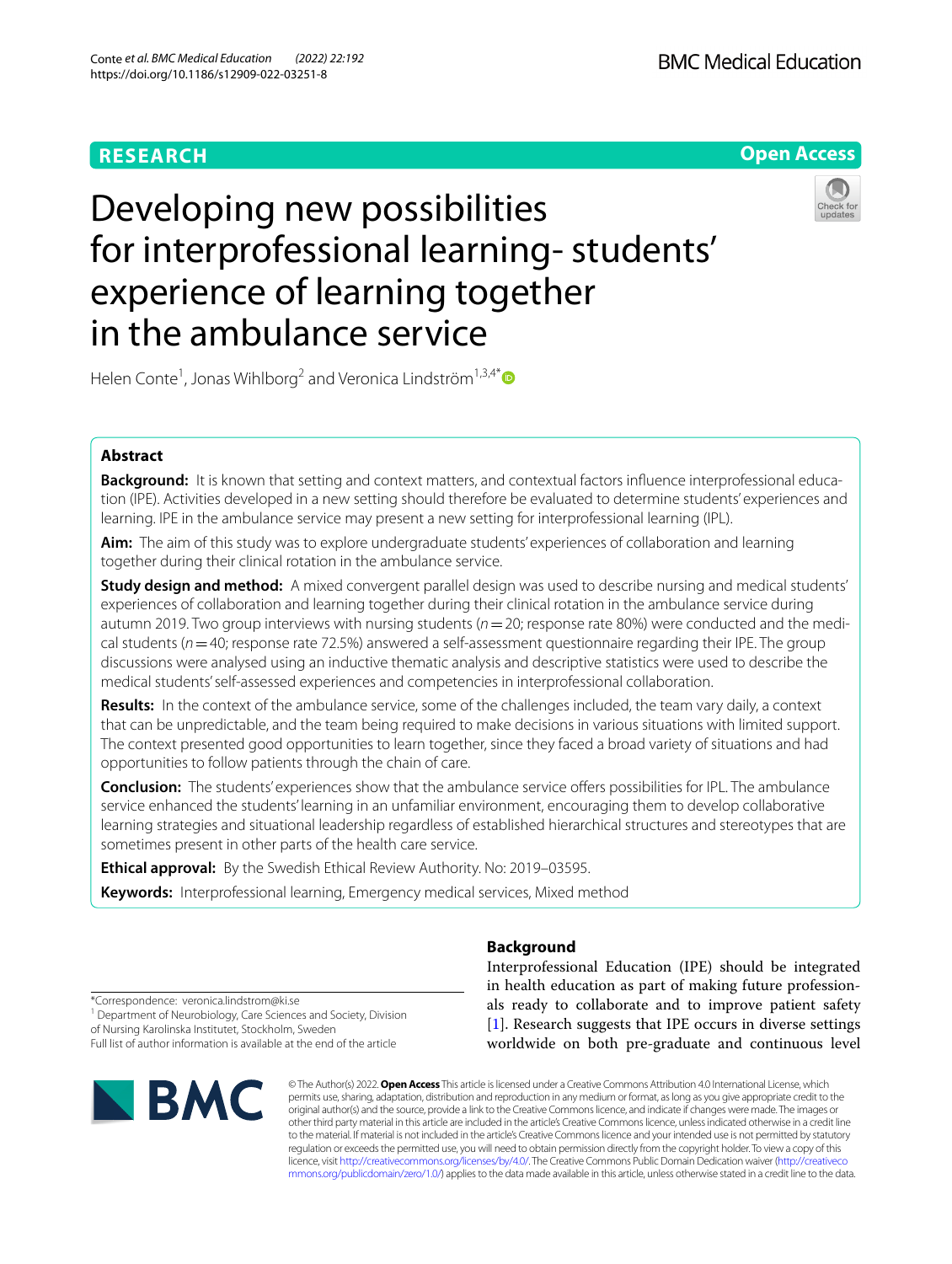[[2\]](#page-8-1). There are challenges finding common ground for IPE activities between educational programmes; the reality challenges the vision, since the majority of health care education is provided in places and spaces that do not support either shared interplay or shared learning [\[3\]](#page-8-2).

IPE includes all types of educational training where activities focus on more than one profession and where interprofessional learning (IPL) stems from joint and interactive group processes  $[4]$  $[4]$ . The students are active participants, and they learn with and from each other in authentic activities  $[5]$  $[5]$ . The groups often consist of nursing and medicine students overlapping with physiotherapy and occupational therapy students [\[2](#page-8-1), [6,](#page-8-5) [7\]](#page-8-6). IPE can consist of a wide range of activities depending on the aims, educational setting, and availability of participants. Systematic reviews have identifed a wide range of IPL activities, e.g., rotations at IPTWs, clinical scenarios, group discussions, simulator training, and community projects [[8,](#page-8-7) [9\]](#page-8-8). Students in the community setting suggested that co-location alone is not enough for diferent professionals to learn together efectively, and facilitation is vital  $[10]$  $[10]$ . The supervisors are the key to setting realistic goals, motivating students, managing interactions, minimising friction, and ensuring equal participation in IPE  $[9]$  $[9]$ . The supervisors' facilitative actions are supposed to be strategic and create opportunities for the learners to think, act, and reflect together as a team  $[11]$  $[11]$ .

# **Context**

Researchers have systematically mapped IPE [\[2](#page-8-1), [6–](#page-8-5)[8](#page-8-7)], and have shown that setting and context matters [\[8](#page-8-7)] and contextual factors influence IPE  $[9]$  $[9]$ . Therefore, in each activity developed and implemented in diferent contexts the students' experiences should be considered. Little is known about IPE in the ambulance service and it may present a new setting for IPL as it is recognised as presenting opportunities for undergraduate nursing students to learn about and with patients, and students can follow patients through the chain of care [[12](#page-8-11), [13](#page-8-12)]. In the chain of care, the ambulance team's frst encounter with the patient is through the dispatch of the ambulance assignment. The emergency medical communications centre (EMCC) conveys information to the ambulance team, including priority of assignment and an assessment of the patient's illness/injury. The next step in the chain of care is when the ambulance team enter the scene  $[14]$  $[14]$  $[14]$ , assess medical and nursing needs, initiate symptom alleviation and/or medical treatment, and decide on further care needed and optimal level of care for the patient [\[15](#page-8-14)]. After decisions are made, the patient is transported to the next level of care  $[16]$  $[16]$  or stays at the scene with self-care advice  $[17]$  $[17]$  $[17]$ . During transport to the next level of care, continuous assessments, medical and nursing interventions are carried out as needed. The ambulance team's participation in the chain of care usually ends with the handover of the patient to the next level of care, e.g., emergency department (ED) or other health care facility [[16\]](#page-8-15). It has been suggested that the ambulance service may be suitable for IPE, since patients present with a variety of symptoms and with both nursing and medical needs [[18](#page-8-17), [19\]](#page-8-18). In addition, supervisors are available to facilitate IPE for the duration of the ambulance assignment. An ambulance team consists of one registered nurse (RN) with 1 year of additional training in emergency care and one emergency medical technician (EMT) with basic life support competence  $[16]$  $[16]$ . In addition, there are physician-manned units in the emergency medical services (EMS) and medical supervisors at the EMCC assisting the ambulance team as needed. Examples of assignments where the ambulance team and physicians in the EMS work together include cases of cardiac arrest, child illness, birth, and other severe and/or lifethreatening situations. The medical supervisors at the EMCC support the ambulance team in decision making concerning, e.g., non-conveyance patients. Altogether, this setting provides the required conditions for IPE for nursing and medical students. Therefore, the aim of this study was to explore undergraduate students' experiences of collaboration and learning together during their clinical rotation in the ambulance service.

# **Methods**

A mixed convergent parallel design [[20](#page-8-19)] was used to describe nursing and medical students' experiences of collaboration and learning together during their clinical rotation in the ambulance service during autumn 2019.

# **Setting**

The study was conducted in Stockholm, Sweden. The county council is responsible for the EMS, and the ambulance service is provided by the organisation within the county and by private companies contracted by the county council. All ambulance assignments are dispatched by the EMCC answering the national emergency number 112. Nursing students from one university completed 6 weeks of clinical rotation in the ambulance service during their fnal semester in the study programme to become a RN. Medical students (semester 5, 6, 7 and 10) from another university were ofered 2–4 days of clinical rotation with IPE in the ambulance service. Clinical supervisors (nurses and EMTs) were offered one educational day concerning IPE during 2018, which covered an introduction to IPE (2 h), clinical experiences of IPE supervision from two diferent contexts (IPTW and intensive care unit) (2 h),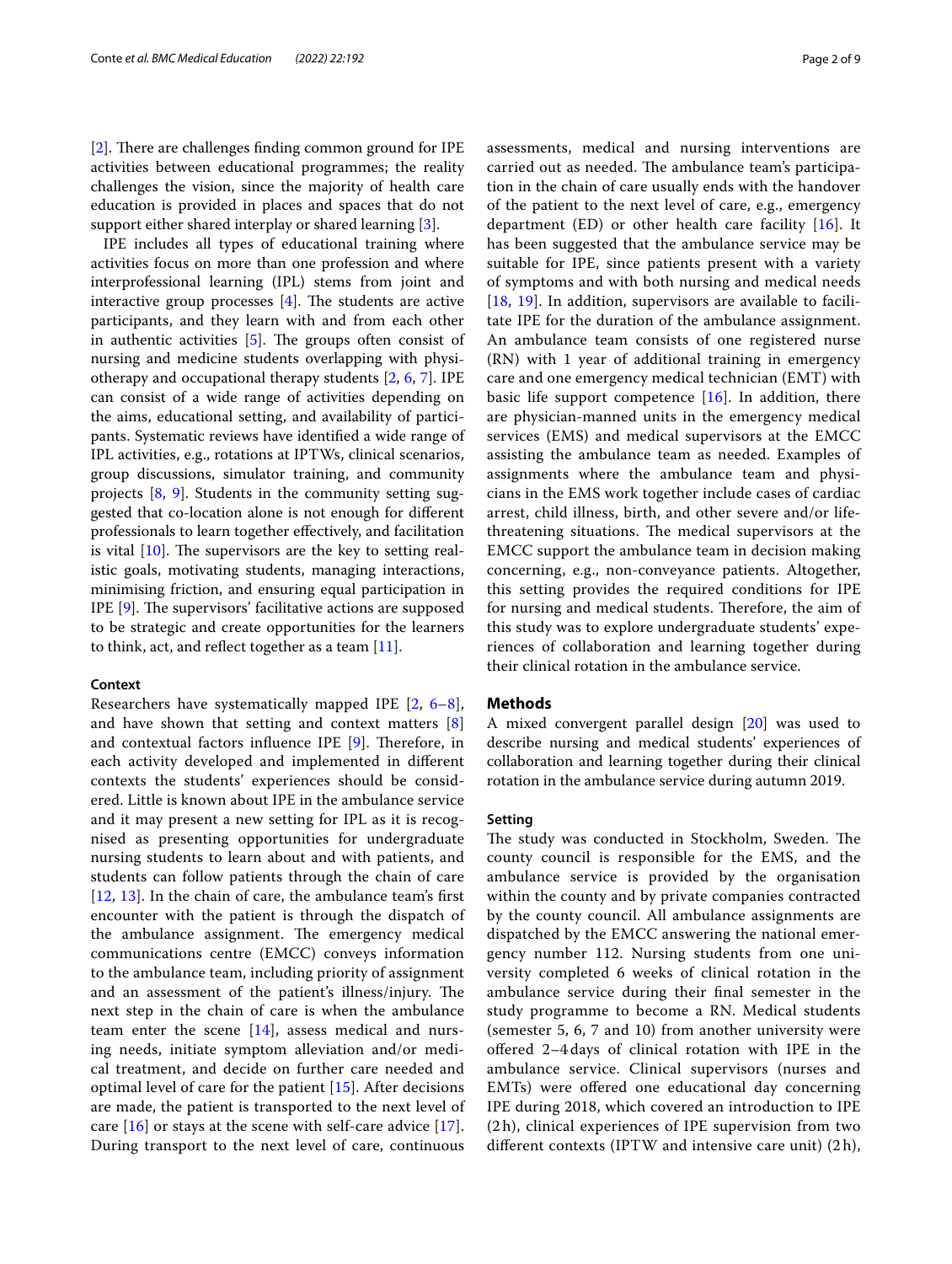and follow-up discussions on how to handle potential aggravating situations that could occur in the ambulance service  $(2h)$ , e.g., traffic accidents. In total, eight clinical supervisors of 60 eligible (13%) participated in the educational day. No physicians participated since they are not employed by the ambulance service.

# **Participants and data collection**

Two group interviews with nursing students were conducted in January 2020 after they had finished their clinical rotation in the ambulance service and had received their grades (all passed). The group discussions started with a presentation of the study aim, information on recording the discussions, and confirmation that participation was voluntary. One of the group discussions was led by one moderator and one assistant, and the other group discussion was led by one moderator. The group discussions were based around four open-ended questions exploring the participants' experiences of learning together in the ambulance service. The questions were: 1) *'Can you tell me about your experiences of IPE during your clinical rotation in the ambulance service?',* 2) *'How did you work and learn together?',* 3) *'How did the supervisors facilitate the work and learning?',* and 4) *'What is your overall experience of doing clinical rotation and taking part in IPE in the ambulance service?'*. In addition, probing questions such as *'Can you give examples?', 'Can you elaborate more?',* and *'Does anyone else have any other thoughts?'* were used to deepen and clarify the discussions. The discussions were audio recorded and lasted 40 and 43 min, respectively. The medical students were not able to participate in the group discussions due to scheduling issues; instead, they answered a self-assessment questionnaire in connection with their IPE. The self-assessment questionnaire consisted of three demographic questions (age, gender, previous experience of IPE), one open-ended question: *'Overall, what is your experience of your and the team's interprofessional collaboration during your clinical rotation in the ambulance service?*', and questions regarding six domains of IPE; communication (4 items), collaboration (3 items), roles and responsibilities (5 items), collaborative patient/client-family centred approach (4 items), team functioning (5 items), and conflict management/ resolution (3 items). The domains were inspired by and developed from the ICAR (Interprofessional Collaborator Assessment Rubric) [\[21](#page-8-20)]. A Likert scale was used to measure the students' self-assessed competencies in interprofessional collaboration. The participants rated their agreement with a statement on a four-point Likert scale ranging from  $1=$  "Never or completely disagree" to 4= "Always or agree completely".

# **Analysis**

The transcribed group discussions were analysed using an inductive thematic analysis as described by Braun and Clarke where themes should be strongly linked to the data [[22](#page-8-21)]. The analysis followed a six-step process where the last author (VL) led each step, and the first author (HC) reviewed the consistency and logic of the emergent themes. The whole process consisted of moving back and forth between the entire data set, the coded extracts, and the identified themes to ensure trustworthiness of the analysis. The first step consisted of listening to the recordings several times and repeatedly reading the transcribed discussions to ensure data immersion. The second step involved identifying and generating initial codes and text units and then coding and collating all data related to students' experiences of IPE and learning together in the ambulance service. The coding was completed by the last author and checked back to the data set and discussed with the first author. The third step consisted of searching for patterns by gathering all codes into initial themes in an Excel spreadsheet. In the fourth step, the initial themes identified were corroborated through discussion and checking of the themes in relation to the codes using a thematic map. This fourth step was conducted in collaboration among all the authors to ensure rigour of the analysis. The fifth and sixth steps included, after discussions among all the authors, finalising the themes and presenting the findings.

Descriptive statistics and mean scores were used to describe the medical students' self-assessed experiences and competencies in interprofessional collaboration. The interpretation of findings was then conducted in the discussion, in line with a convergent mixed method design [[20](#page-8-19)].

# **Results**

# **Nursing students' experiences of IPE in the ambulance service**

Sixteen out of 20 eligible (80%) nursing students (3 male and 13 female) participated in the group discussions. All had previous experience of IPE through simulation and seminars as part of their educational programmes. The two themes 'Learning by maintain*ing collaborative reasoning throughout the chain of care'* and *'Factors facilitating learning and collaboration in the ambulance service'* underpin the IPL discussed by the undergraduate nursing students. Quotations from the group discussions is presented in Table [1.](#page-3-0)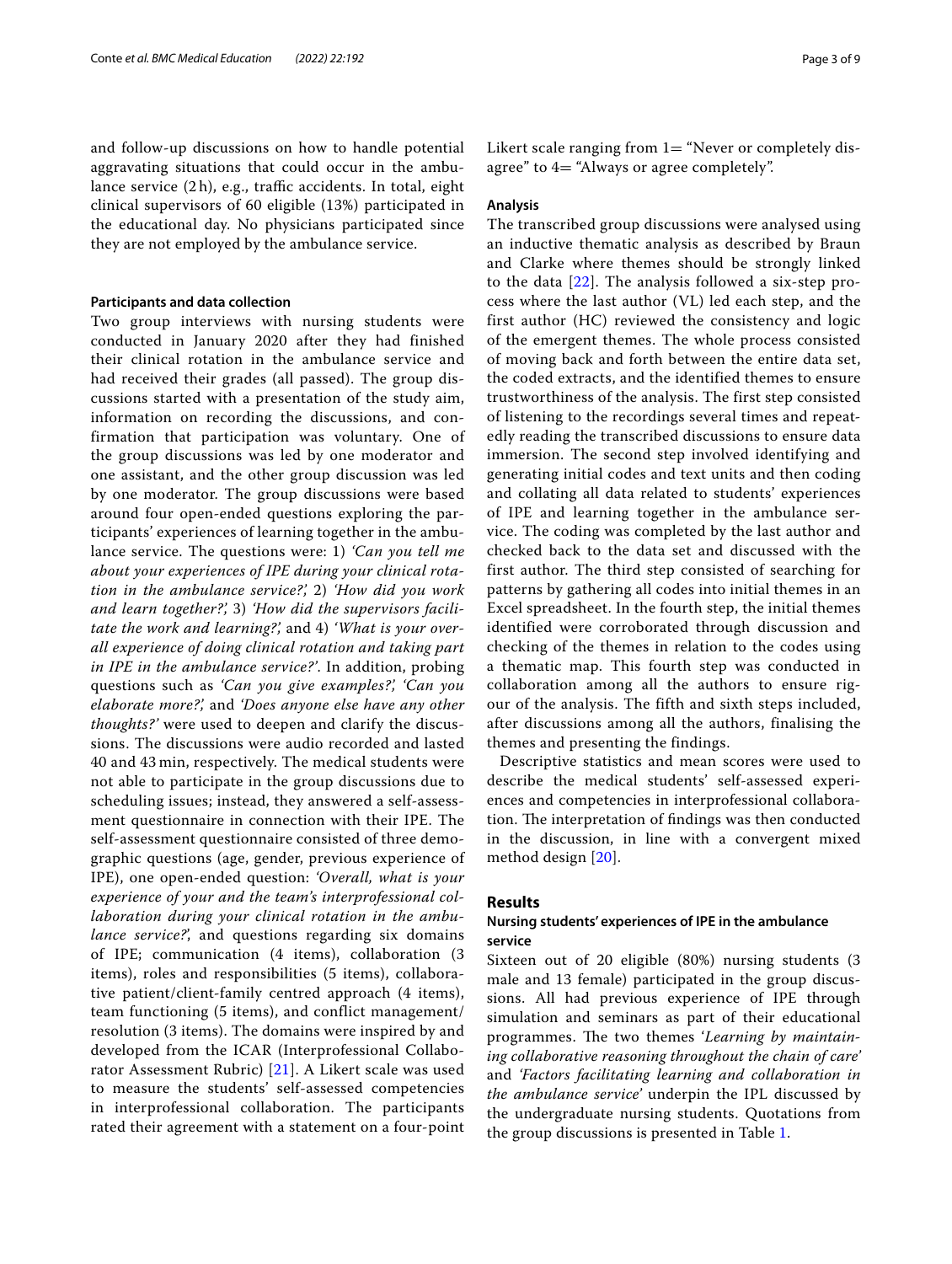# <span id="page-3-0"></span>**Table 1** Quotations from the group discussions

| <b>Themes</b>                                                                           | <b>Ouotations</b>                                                                                                                                                                                                                                                                                                                                                                                                                                                                                                                                                                                                                                                                                                                                                                                                                                                                                                                                                                                                                                                                                                                                                                                                                                                                                                                                                                                                                                                                                                                                                                                                                                                                                                                  |
|-----------------------------------------------------------------------------------------|------------------------------------------------------------------------------------------------------------------------------------------------------------------------------------------------------------------------------------------------------------------------------------------------------------------------------------------------------------------------------------------------------------------------------------------------------------------------------------------------------------------------------------------------------------------------------------------------------------------------------------------------------------------------------------------------------------------------------------------------------------------------------------------------------------------------------------------------------------------------------------------------------------------------------------------------------------------------------------------------------------------------------------------------------------------------------------------------------------------------------------------------------------------------------------------------------------------------------------------------------------------------------------------------------------------------------------------------------------------------------------------------------------------------------------------------------------------------------------------------------------------------------------------------------------------------------------------------------------------------------------------------------------------------------------------------------------------------------------|
| Learning by maintaining<br>collaborative reasoning<br>throughout the chain<br>of care   | "We started talking already when we were given the assignment  what patient possible suffered of, and what to do when arriv-<br>ing  at scene, the situation was not at all as we thought, we needed to re-think about how to collaborate, to be able to care for<br>the patient  we needed to use each other's knowledge" (Group 1)<br>"We reasoned together all the time, also during the care of the patient  we involved the patient in the discussion  after the<br>assignment we discussed with the supervisors about what was good and if we should have done something else" (Group 2)<br>"It was so good  just listening to the medical student and asking clarifying questions, I could understand how drugs and illness<br>also affected the nursing and the patient's developing of symptoms  I could when caring for the patients also clarify different<br>nursing aspects in the care for the medical student" (Group 2)<br>"When the assignment did not turn out at all as we planned, it became the one who had the most knowledge  skills  who took<br>the leadership, sometimes it was I and it felt a little strange that I should lead the medical student, but I did  it was strange but<br>nice " (Group 1)<br>"during transport to the hospital we discussed and explained to the patient what has happening, what we have done and<br>answered questions that patient asked  in that way I could learn things that I had not thought about before" (Group 1)<br>Sometimes it really did not work between me and the medical student, we did not talk to each other he/she was more interested<br>in the phone than doing something together, I learned nothing  I just wanted the shift to end  (Group 2) |
| <b>Factors facilitating learn-</b><br>ing and collaboration in<br>the ambulance service | "Meeting patients in the ambulance were totally different compared to previous clinical rotations  When I met patients at the<br>ward there was always somebody else that had done the assessment and decided what I should do  in the ambulance I did it<br>together with the medical student" (Group 1)<br>"The supervisors were fantastic, they gave us the opportunity to learn by ourselves, they were in the background, I knew they<br>were there  it gave a me sense of security and at the same time a sense of working independently  after the assignment they<br>[supervisors] challenged us with additional deepening questions and to reflect together" (Group 2)<br>"Some of the supervisors were not good at all gave no support, questioned the IPL and students in the ambulance service in these<br>situations I was happy to have a co-student  at least we had the possibility to learn together" (Group 2)<br>"All the different assignments, not knowing what to expect meant that we [students] needed to discuss, otherwise it was difficult<br>to work together and take care of the patient  and when we needed help, the supervisors quided us" (Group 1)                                                                                                                                                                                                                                                                                                                                                                                                                                                                                                                                              |

# *Learning by maintaining collaborative reasoning throughout the chain of care*

The chain of care created IPL opportunities for the teams of students. The different activities along the chain – dispatch of assignment, pre-arrival to scene, at scene, and ending the care encounter – made it possible for the students to maintain joint clinical reasoning. The students focused on the patient's 'problems and plan of care' and worked together to identify and refect on their diverse knowledge and roles during the care encounter. The chain of care also made it possible for the students to refect on their actions during and after assignments.

The nursing students reported that the team's clinical reasoning was conducted verbally from the point at which the EMCC dispatched the assignment, and they rode together in the ambulance. Based on the information sent out by the EMCC, i.e., the patient's symptoms and level of priority, the nursing and medical students discussed and analysed out loud possible diagnoses, treatments, and symptom alleviation based on their theoretical knowledge and practical experience. The nursing students described that maintaining clinical reasoning, where both students participated by talking and actively listening, created possibilities for knowledge exchange and shared understanding before, during and after the care encounter. The nursing students discussed how they learned from the medical students by listening and asking questions and were able to increase their knowledge in areas such as pathophysiology and pharmacology. They also discussed how medical- and caring science were integrated into a whole through their collaborative clinical reasoning. The nursing students expressed that they contributed with their knowledge while planning care collaboratively with the medical students, who in turn listened and asked questions. The student team created a sense of preparedness for the patient encounter on the scene through their pre-arrival discussions which included division of roles and tasks and possible measures to be taken.

Arriving at the scene, the situation was sometimes completely diferent from what the students had prepared for. The nursing students discussed how meeting with the unexpected required the team to adapt their plan of action and mindset. To be able to handle the new situation and to learn within it required a sense of openness and safety in the collaboration to maintain the student team's participation. A sense of safety was achieved through student and supervisor participation in clinical reasoning and refection before, during and after patient care. Collaborative participation in the team was characterised by both questioning and confrming the plan of care. The nursing students discussed that equality in the learning environment supported a sense of safety and openness since they went out in pairs with no given or expected role in the ambulance service. Without an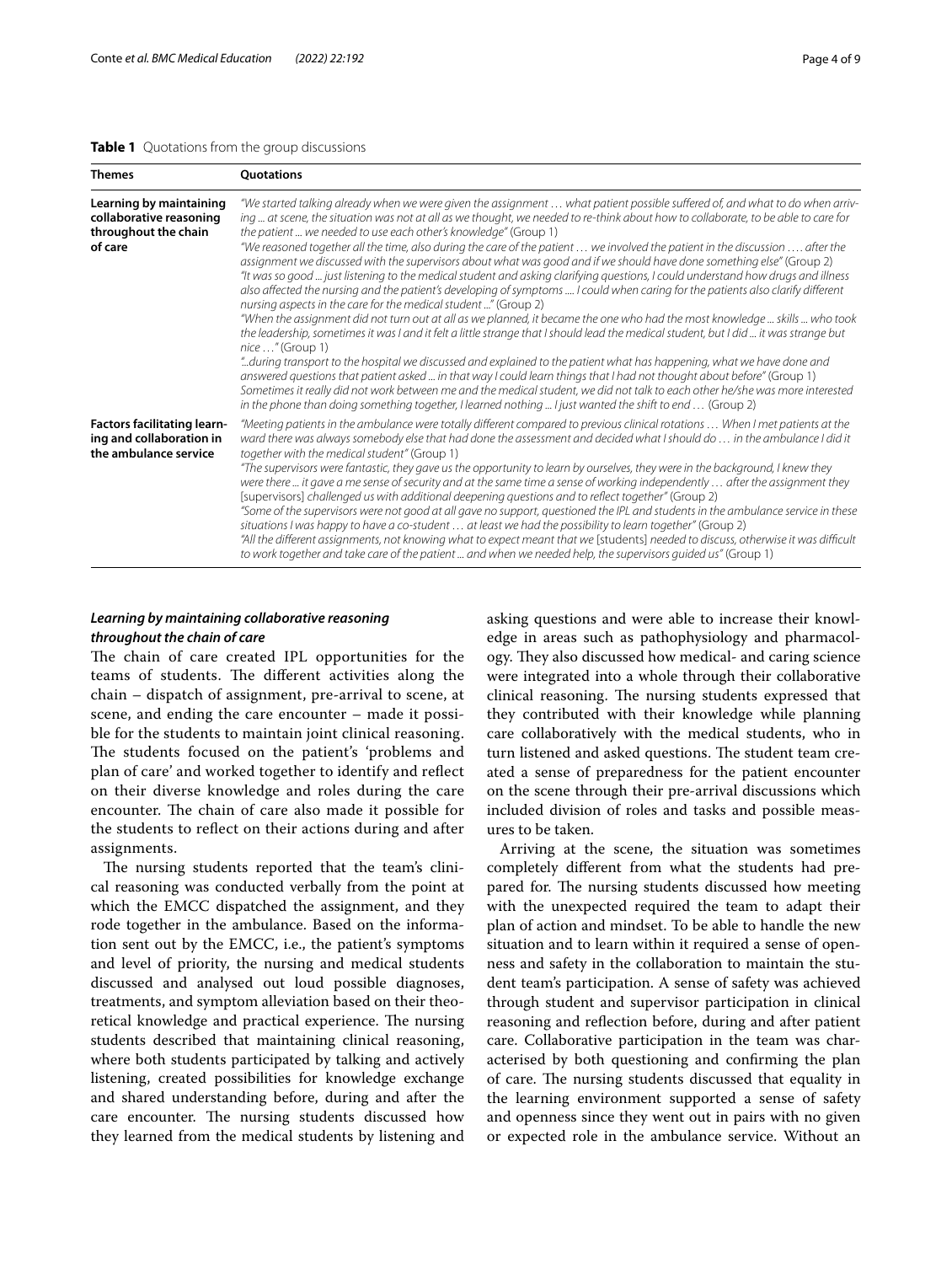expected role model to follow, it became possible for the students to use situational leadership, where the one with the knowledge required in the situation became the team leader. The nursing students reported that situational leadership was a new experience for them and initially made them feel insecure. They took the lead when they had more knowledge about the setting and the care required at scene. In doing so, the nursing students felt that they learned and received confrmation of their own capability to be a team leader.

At scene, the nursing students described how collaborative clinical reasoning continued during the patient assessment and decision making. Learning and collaboration occurred when both students explained the causes of symptoms and plan of care for patients and/or next of kin. Some of the learning activities discussed by the nursing students included when the medical students explained how they assessed an electrocardiogram, and when the nursing students gave instructions on how to insert a peripheral venous catheter. After assessing the patient's symptoms and initiating treatment, the optimal level of care was discussed and decided upon by the team in collaboration with patients and/or their next of kin. When non-conveyance was decided, the team collaboratively gave self-care advice from their respective professional perspectives. In cases where a decision was made to transport the patient to the next level of care, clinical reasoning continued during transit, when the students invited the patient into discussions by providing medical and caring advice and explanations. According to the nursing students, this added a new aspect to the process of learning from each other's knowledge.

The handover to next level of care, e.g., to the ED, was also done together. Both medical and nursing aspects were highlighted, and the nursing students refected that this led to a greater understanding of patient needs. After the handover there was an opportunity for refection on and evaluation of the completed assignment. The nursing students discussed that when these refections occurred the next assignment became easier to carry out, and it also improved the collaboration. The nursing students also discussed the essential need for continuous refections and that when one of the students did not want to refect the IPL failed.

# **Factors facilitating learning and collaboration in the ambulance service**

The nursing students identified and discussed factors that were vital for facilitating IPL and collaboration. These included the clinical supervisor's level of skill, the variation of the assignments, and being allowed to act collaboratively with other professionals in the EMS.

The nursing students discussed and agreed that the clinical supervisors were essential for supporting IPL. The students stressed that there was variation between the diferent clinical supervisors' motivation, willingness, preparedness, knowledge, and experience in facilitating IPL. The students stated that a good clinical supervisor had the knowledge and ability to step back while on the scene and let the student team step forward. The supervisor facilitated refection, learning, and deeper knowledge when they let the students assess patients' need of care together and confrmed or questioned the students' suggestions on treatment and on transport of the patient to next level of care. The students also discussed that the supervisors facilitated IPL by opening up and challenging the student team to refect, by asking follow-up questions about their actions during the chain of care. Their questions focused confrming or challenging the what, the how, and the why.

Some of the supervisors encouraged the students to engage in structured refection on their actions (author remark: Kolb refective cycle was used) after the assignments. These reflections, according to the nursing students, served to help them understand their own actions, especially when the clinical supervisors highlighted points that the students did not remember or had not noticed during the assignment. The students also gave examples of the opposite, i.e., when the supervisors did not facilitate IPL in the student teams. For instance, some supervisors did not see the point of IPL and when this happened, the nursing students discussed that they were happy to be two students during the shift, in that way they could learn from each other.

The variation in the ambulance assignments was discussed among the nursing students as an important factor in facilitating learning and collaboration. Even if the students could not be the one making the assessment or acting as team leader in violent or life-threatening situations, they learned by observing, refecting, and being given the opportunity to asking follow-up questions when the assignment was completed. The variation in assignments, along with the fact that no medical records were available and nobody with medical knowledge had assessed the patients physically before entering the scene, presented opportunities for the students to discuss and identify diferential diagnoses and diverse methods of symptom alleviation and treatment, and give health care recommendations under guidance by the clinical supervisors. The nursing students discussed that this was something that they had never experienced before during clinical rotations. According to the nursing students' discussions, the IPL and collaboration was dependent on the medical students' knowledge, experience, social skills, and their willingness to discuss and learn together.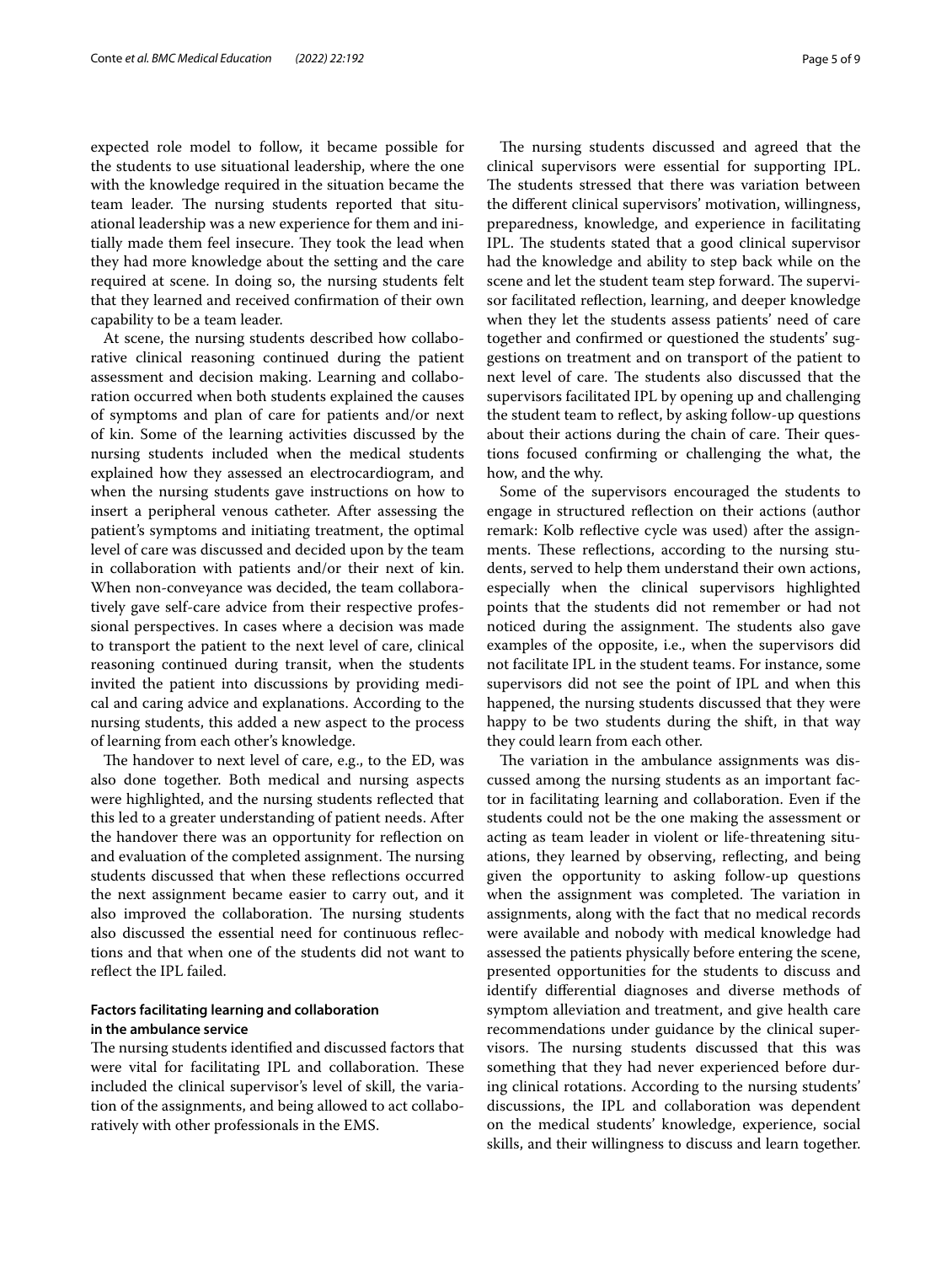Without these, the learning possibilities decreased and became dependent on the clinical supervisors and/or other actors in the EMS instead.

IPL was facilitated by other actors in the EMS, according to the nursing students. The teams were allowed to act and refect during the collaboration with the physician-manned units, and in those care encounters all of the various knowledge areas in the team were utilised in order to meet the patient's needs.

# **Medical students' experiences and self‑assessed competencies in interprofessional collaboration**

Out of 40 eligible medical students, 72.5% (*n*=29, female  $n=16$  and male  $n=13$ ) aged 21–32 (mean 22.4) years answered the questionnaire. When they began their placement in the ambulance service, a total of 22 students (75.9%) had previous experience of IPE, which included participating in simulations, seminars, and/or clinical rotation at IPTWs.

Fifteen of the students (51.7%) answered the openended question: *'Overall, what is your experience of your and the team's interprofessional collaboration during your clinical rotation in the ambulance service?'*. All commented that they were satisfed with the experience and described that the IPL had given them the possibility to learn and train in interprofessional collaboration. However, they also frequently felt that the clinical rotation had been too short. *'Very nice and instructive clinical rotation. A weekly placement would be great, 2 days is too little'*. The mean scores on a group level showed that the medical students assessed their competencies in interprofessional collaboration >3.0 (min1- max 4) in all domains except for 'Relationship with patients and next of kin' (2.8) as displayed in Table [2](#page-5-0). For additional item level results, see Table [3](#page-6-0).

# **Discussion**

IPE has the goal of making healthcare professional ready to collaborate by learning and working together in diverse healthcare settings [\[1](#page-8-0)]. Our findings and previous studies show, individuals, teams, and organisational factors can both hinder and facilitate IPC [\[23\]](#page-8-22). Teams that support and encourage each other, have respectful interplay, and acknowledge diverse input facilitate IPC [[23](#page-8-22)]. In the context of the ambulance service, some of the challenges include team that vary daily, a context that can be unpredictable, and the team being required to make decisions in various situations with limited support  $[15, 24]$  $[15, 24]$  $[15, 24]$ . The nursing students' narratives in this study highlighted that the ambulance service context can offer both positive and negative experiences and that students, colleagues, and supervisors are regarded as central in afecting learning, fndings which are similar to those of previous studies [[25,](#page-8-24) [26](#page-8-25)].

IPE entails a wide range of activities where the teams often consist of nurses and physicians, on both a pregraduate and continuous level of education and where participation is at the core of learning together [[6](#page-8-5), [7](#page-8-6), [9](#page-8-8)]. The students' experiences of learning together in the ambulance service reported in this study indicate that even contexts not previously used for IPE and IPL ofer possibilities for interprofessional learning. Overall, our study fndings suggest that the context of the ambulance service seemed to facilitate IPL and provided signifcant opportunities for collaborative learning.

Students' responses in the current study suggest that the setting presented good opportunities to learn together, since they faced a broad variety of situations and had opportunities to follow patients through the chain of care; the latter was confrmed in other studies  $[12, 13]$  $[12, 13]$  $[12, 13]$  $[12, 13]$  $[12, 13]$ . The team got to care for both conveyed and non-conveyed patients, and the students collaboratively reasoned together with patients, family members, and supervisors to reach an understanding. Lederman et al. suggest that making an accurate non-conveyance assessment is like putting a puzzle together with others where the ambulance team must obtain a holistic picture of the patient's situation [\[17\]](#page-8-16).

IPL is a joint and interactive process [[4\]](#page-8-3) where the learners initiate, analyse, negotiate, and reach conclusions together  $[11, 27]$  $[11, 27]$  $[11, 27]$  $[11, 27]$ . The nursing students in the current study felt that maintaining clinical reasoning out loud with the medical students throughout the chain of care was at the core of analysing their diferent professional knowledge and reaching a common understanding. When meeting with the unexpected, they adapted their mindset, plan, and actions together. Through participating in joint clinical reasoning, they learned together through listening, asking, and questioning. Since the students had little or no prior contextual knowledge, this common starting point in an unfamiliar environment

<span id="page-5-0"></span>

| <b>Table 2</b> Domains | interprofessional | collaborative |
|------------------------|-------------------|---------------|
| competencies           |                   |               |
|                        |                   |               |

|                                                     | Group scores<br>mean (range) | Missina       |
|-----------------------------------------------------|------------------------------|---------------|
| Communication (4 items)                             | $3.3(3.0 - 3.5)$             |               |
| Collaboration (3 items)                             | $3.3(3.3 - 3.4)$             |               |
| Team functioning (5 items)                          | $3.2(3.0-3.5)$               |               |
| Role and responsibilities in the IPL (5 items)      | $3.2(2.9 - 3.6)$             | $\mathcal{L}$ |
| Patient/client-family centred approach (4<br>items) | $2.8(2.5-3.0)$               | $\mathcal{L}$ |
| Conflict management/resolution (3 items)            | $3.1(2.9 - 3.2)$             | 6             |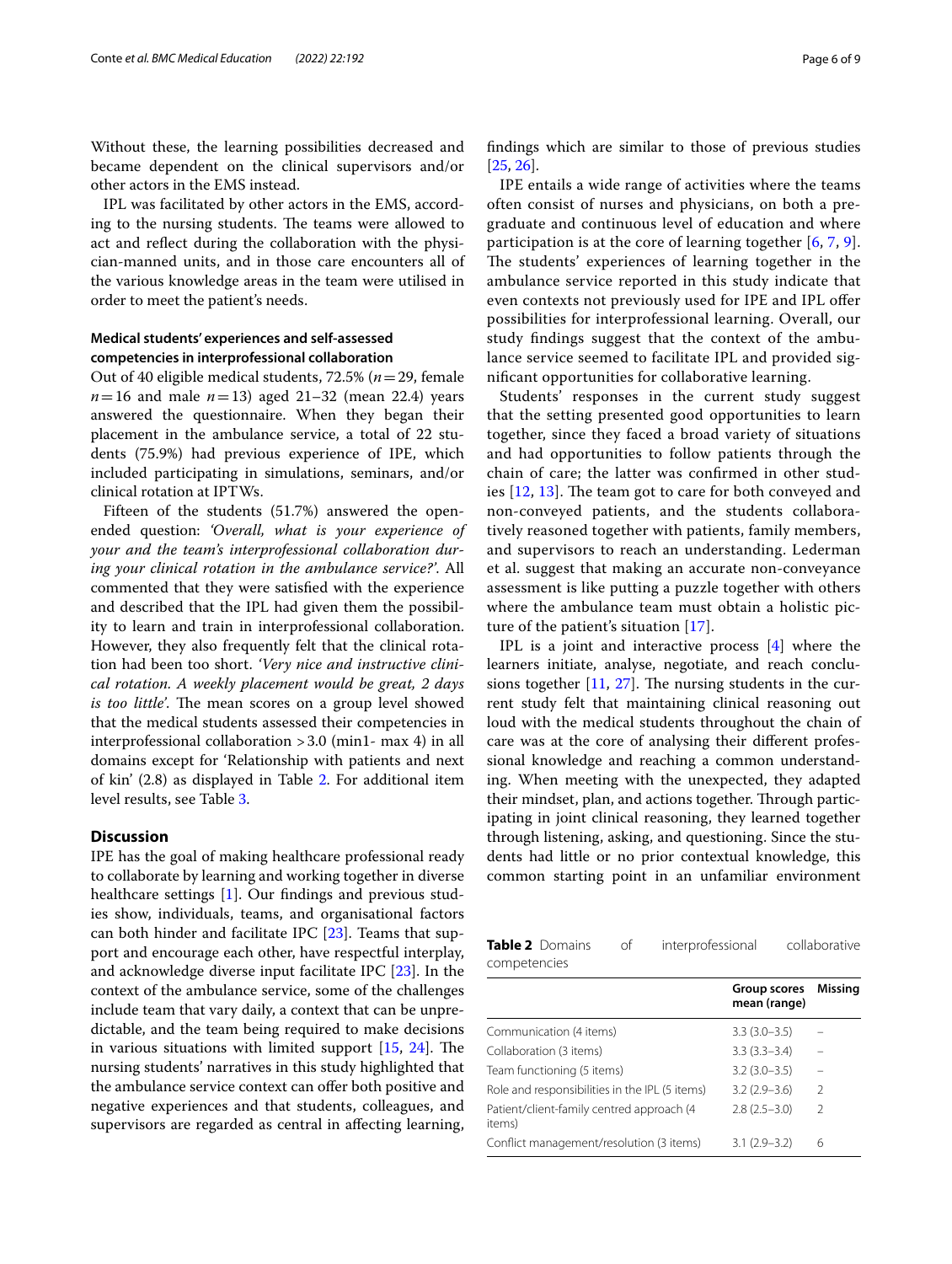# <span id="page-6-0"></span>**Table 3** Item level results for interprofessional collaborative competencies

| Domain                                                                                       | Item mean/<br>median | (range) | <b>Missing</b> |
|----------------------------------------------------------------------------------------------|----------------------|---------|----------------|
| Communication                                                                                |                      |         |                |
| Communicates with others in a confident, assertive, and respectful manner.                   | 3.5/4                | $(1-4)$ |                |
| Communicates opinion and pertinent views on patient care with others.                        | 3.4/3                | $(1-4)$ |                |
| Communicates in a logical and structured manner.                                             | 3.1/3                | $(2-4)$ |                |
| Explains discipline-specific terminology/jargon.                                             | 3.0/3                | $(2-4)$ |                |
| Collaboration                                                                                |                      |         |                |
| Establishes collaborative relationships with others.                                         | 3.3/3                | $(2-4)$ |                |
| Shares information with other providers.                                                     | 3.3/3                | $(2-4)$ |                |
| Integrates information and perspectives from others in planning and providing care.          | 3.4/3                | $(2-4)$ |                |
| <b>Team functioning</b>                                                                      |                      |         |                |
| Relationship between team functioning and quality of care.                                   | 3.4/3                | $(2-4)$ |                |
| Recognition of strategies that will improve team functioning.                                | 3.1/3                | $(1-4)$ |                |
| Shares leadership and alternates leadership with others.                                     | 3.1/3                | $(2-4)$ |                |
| Recognition of themselves as part of a team.                                                 | 3.5/3                | $(3-4)$ |                |
| Contributes to interprofessional team discussions.                                           | 3.0/3                | $(2-4)$ |                |
| <b>Roles and responsibilities</b>                                                            |                      |         |                |
| Describes one's own role and responsibilities to the team/patient/family.                    | 3.1/3                | $(2-4)$ |                |
| Professional judgement when assuming tasks or delegating tasks.                              | 3.6/4                | $(2-4)$ |                |
| Responsibility for the failure of collaborative goals.                                       | 3.0/3                | $(2-4)$ | $\overline{2}$ |
| Responsibility for individual actions that impact the team.                                  | 3.6/4                | $(2-4)$ |                |
| Shares evidence-based or best-practice discipline-specific knowledge with others.            | 2.9/2                | $(2-4)$ |                |
| Collaborative patient/client-family centred approach                                         |                      |         |                |
| Seeks input from patient/client and family.                                                  | 2.5/2                | $(1-4)$ |                |
| Integrates patient's/client's and family's circumstances, beliefs, and values in care plans. | 2.8/3                | $(1-4)$ | $\overline{1}$ |
| Shares options and health care information with patients/clients and families.               | 3.0/3                | $(2-4)$ | $\mathbf{1}$   |
| Advocates for patient/client and family as partners in decision-making process.              | 2.9/3                | $(1-4)$ |                |
| Conflict management/resolution                                                               |                      |         |                |
| Considers the perspectives and opinions of others.                                           | 3.2/3                | $(2-4)$ | $\overline{2}$ |
| Seeks clarification in a respectful manner when misunderstandings arise.                     | 3.1/3                | $(2-4)$ | 2              |
| Manages or resolves conflict with others.                                                    | 2.9/3                | $(1-4)$ | $\overline{2}$ |

led to an openness between the students, thereby afecting their approach towards the learning situation, as previous discussed by Prosser and Trigwell  $[28]$  $[28]$  $[28]$ . The assumption that participation [\[29](#page-8-28), [30\]](#page-8-29) provides a strong incitement for learning is coherent with the fact that the collaborative aspects of learning were described as essential by the nursing students. The two student groups united in their focus on the contextual assignment, i.e., providing care for patients in the ambulance service. Both student groups were unfamiliar with the context and the IPL environment, but their mutual goal of providing care to patients could be regarded as a catalyst for knowledge creation, hence increasing their learning [[30\]](#page-8-29). The content, level, and focus of knowledge creation is largely dependent on both students' approach to the situation and the context provided, both of which varied to some extent in our results. This knowledge creation is an interpretation of the results that suggests that the students together created possible solutions to their contextual problems as a mutual quest rather than sharing pre-existing knowledge. An assumption is that a large part of the students' learning was based around the assignment as a quest, rather than the learning of each other's professions. However, it seems that the students needed to integrate their diferent areas of knowledge to complete the assignments.

The supervisors are present in care encounters in the ambulance service  $[12, 13]$  $[12, 13]$  $[12, 13]$  $[12, 13]$ , and in IPL they facilitate learning by gradually stepping back and creating space for the team to take control  $[11, 27]$  $[11, 27]$  $[11, 27]$ . The nursing students in this study expressed emphatically that the learning environment was dependent on the role of the supervisor and that the supervisor's facilitation skills had a great impact on learning. Whilst the clinical supervisor's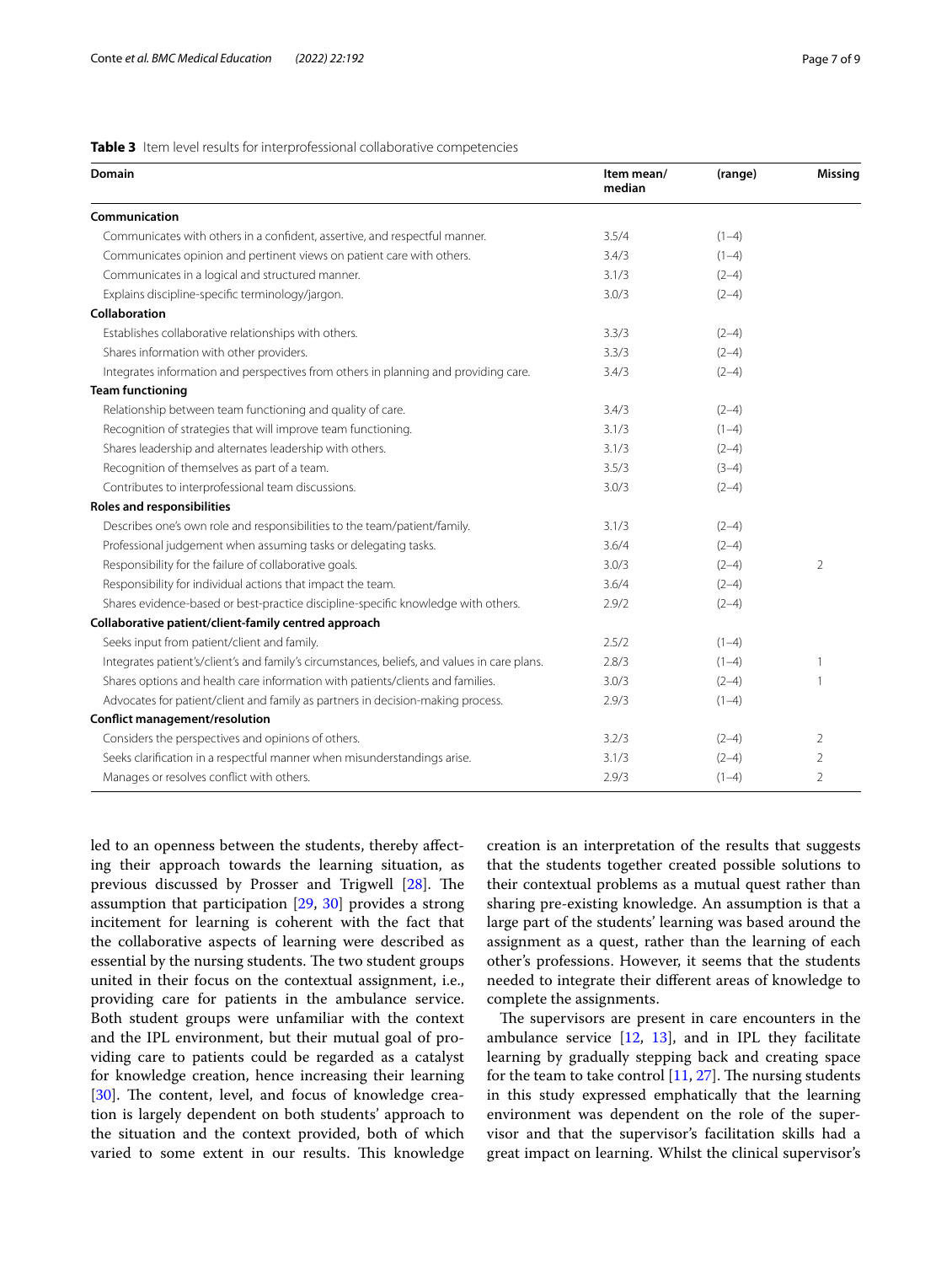contextual knowledge was needed to form the contextual base for IPL, the nursing students reported that when the supervisor intervened less, this increased collaborative learning among students. This supports the assumption that facilitation of IPL is complex [\[31](#page-8-30)] and supervisors ensure equal participation, set realistic goals, and offer learners opportunities to refect [\[2](#page-8-1)]. Commonly, clinical supervisors in the ambulance service have little training in facilitating IPL, indicating a need to provide further education and training for supervisors. The medical students' self-assessment showed that they perceived themselves to be competent in almost all dimensions of their IPC competencies, something that was not always in line with the nursing students' narratives. Nevertheless, among some students the collaboration was regarded as poor or insufficient, which leads us to believe that when relationships between students were not well established, it does not matter how good self-assessed competence is. Hierarchical structures of power and stereotypes that regard nurses as assistants and physicians as decision makers have been described in previous IPL research as a serious inhibitor of IPL [\[31](#page-8-30)–[33\]](#page-8-31). In this study, from the nursing students' perspective, hierarchical structures of power and stereotypes in the ambulance service were primarily unknown and roles undefned, the learning environment facilitated a sense of safety and openness for developing situational leadership where the student with the knowledge required in the situation became the team leader. This was something new and unexpected for the nursing students, but in this new situation they received confrmation of their own leadership abilities. The medical students assessed themselves as competent in the ability to alternate leadership with others, fndings that may confrm that the context facilitated training in situational leadership. It is recognised that the medical perspective is sometimes dominant in the health care organisation  $[31, 34]$  $[31, 34]$  $[31, 34]$  $[31, 34]$ , and Fewster-Thuente  $[35]$  $[35]$  suggests that nursing students need to increase their recommendations on care since they spend more time with patients. In this study, the two groups of students spent equal time with the patients, and it became natural to hand over and give recommendations for further care in collaboration. Both the nursing and the medical students described equal contribution to interprofessional team discussions. This may have contributed to an increased sense of equality between the two groups of students through enhanced collaborative participation in the IPL activities.

# **Limitations**

The findings from this study should be interpreted in the context of the following limitations. The number of participants could be considered as low, although all eligible students were invited to participate, and the response rate was >70%. Another limitation was that the selection of participants for group discussions was based on students' availability, and the medical students were unable to participate due to scheduling issues. Therefore, a questionnaire containing open questions was used as an alternative to gather data on the medical students' experiences of the IPL. The medical students did not have the possibility to elaborate on their answers through discussions with peers. Despite these limitations, the merging of these fndings illustrates both nursing and medical students' perspectives on IPE in the ambulance service. However, based on the answers to the questionnaire, it cannot be concluded whether the medical students increased their competencies in interprofessional collaboration during their IPL placement. Nor do the students' answers to the questions provide us with any information about their thoughts on what they learned, or their opinions about the nursing students and their practice.

# **Conclusion**

The students' experiences show that the ambulance service ofers possibilities for IPE and IPL. Interprofessional learning in the ambulance service was infuenced by multiple factors, where the context in conjunction with adequate facilitation by supervisors proved to be essential for IPL. The ambulance service enhanced the students' learning in an unfamiliar environment, encouraging them to develop collaborative learning strategies and situational leadership regardless of established hierarchical structures and stereotypes that are sometimes present in other parts of the health care service.

#### **Abbreviations**

EMCC: Emergency medical communications centre; EMS: Emergency medical service; EMT: Emergency medical technician; ICAR: Interprofessional Collaborator Assessment Rubric; IPE: Interprofessional education; IPL: Interprofessional learning; IPC : Interprofessional collaboration; IPTW: Interprofessional ward; RN: Registered nurse.

#### **Acknowledgements**

Tomas Nilsson RN in the Ambulance Medical Service in Stockholm [AISAB], Stockholm, Sweden, for facilitating interprofessional learning among undergraduates in the ambulance service. We also thank all the students who participated in this study.

#### **Authors' contributions**

The frst and last authors contributed during the study planning. HC & VL collected data and VL initiated data analysis, HC and JW supported the data analysis. VL drafted the manuscript and all authors contributed, read, and approved the fnal manuscript.

#### **Author's information**

VL, senior lecture at Karolinska Institutete and Sophiahemmet University. VL also works as a RN and supervising students in the ambulance service, Samariten Ambulance AB Stockholm, Sweden. HC, intensive care nurse, senior lecture and IPL promotor at Karolinska Institutete. JW, senior lecturer at Dalarna University, Ambulance nurse.